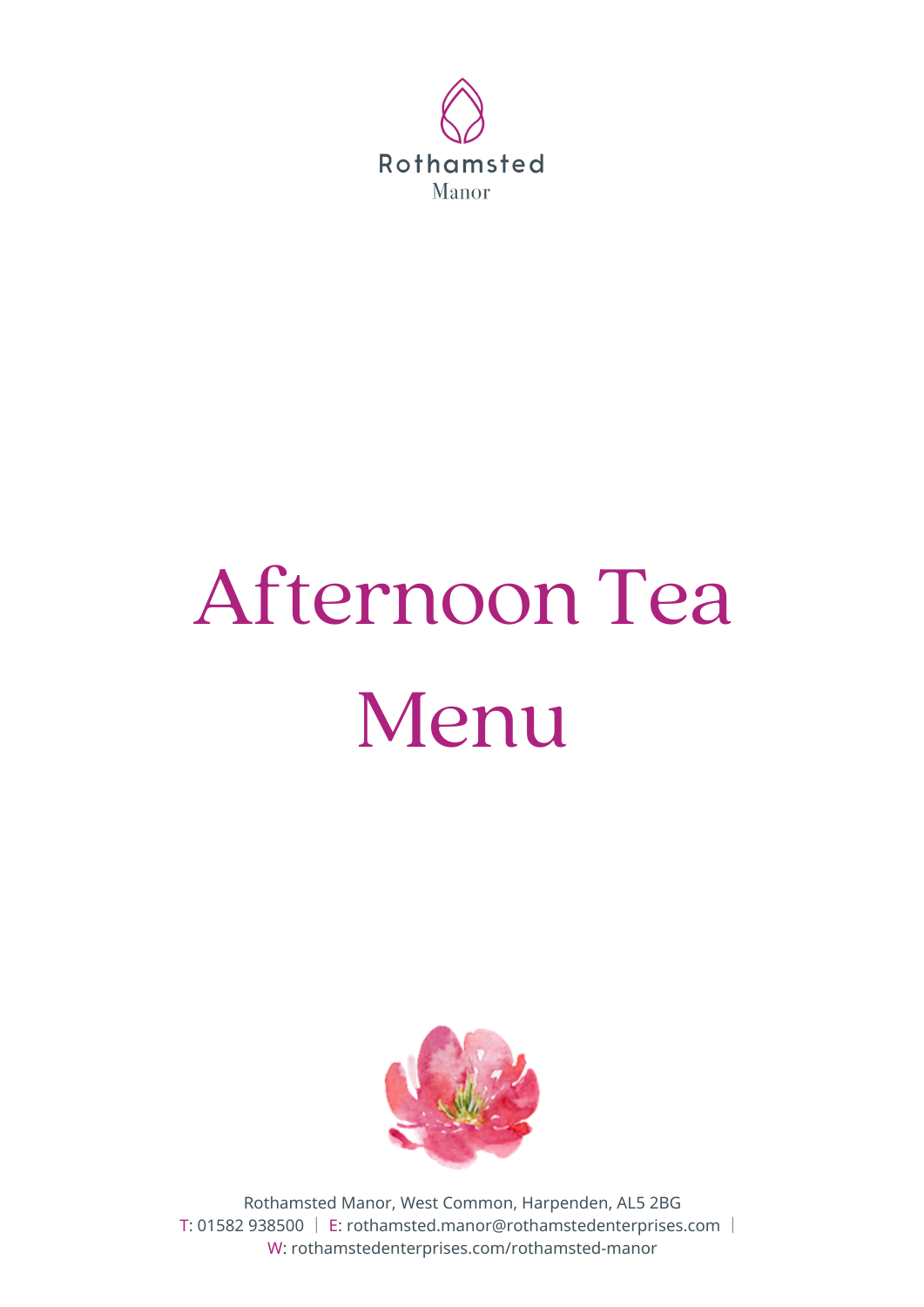Oak smoked salmon and lemon mayonnaise on wholemeal bread (g,fi,d,e)

Cream cheese, chive and cucumber on white bread (g,d)

Coronation chicken on granary bread (g,d,e,n)

Mini quiche Lorraine (g,d,e)

Creamy mushroom and garlic vol au vent (g,d,e)



Mini chocolate eclairs (g,d,e) Chocolate truffle cake (g,d,e,n) French macaroons (g,d,e,n) Carrot cake with pistachios (g,d,e,n) Raspberry cup (d, a) **Cakes & Goodies**

Freshly baked scones with clotted cream and Tiptree strawberry preserve (g,d)



# **Sandwiches & Savouries**

#### Served with a selection of Teapigs tea or Piacetto coffee

(v) – vegetarian (ve) –vegan (ce) – celery (mo) – mollusc (cr) – crustacean (mu) – mustard (d) – dairy (n) – nuts (e) – egg (pe) – peanuts (fi) – fish (se) – sesame (g) – gluten(so) – soya (lu) – lupin (sd) – sulphur dioxide (a) - alcohol



# **Afternoon Tea Menu**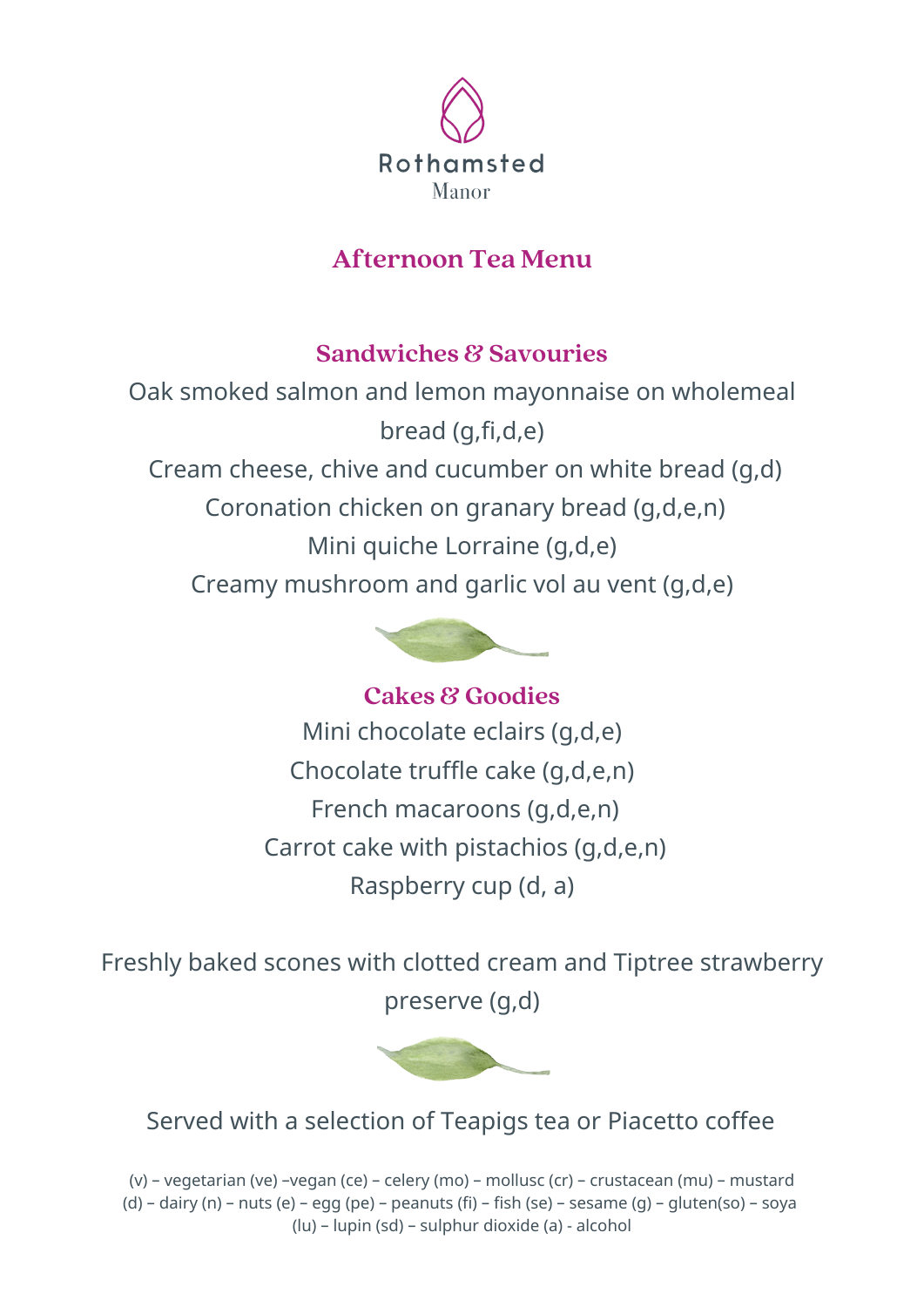

#### **Children's Afternoon Tea Menu**

**Finger Sandwiches** - <sup>a</sup> choice of <sup>2</sup> of the following Chocolate spread on white bread (g,d) Ham on brown bread (g) Strawberry jam on white bread (g) Cheese spread on brown bread (g,d)



**Cakes & Goodies**

Shortbread men (g,d) Seasonal fruit kebab Chocolate brownie (g,d,so,e)

Freshly baked scone with clotted cream and strawberry preserve

(g,d)



(v) – vegetarian (ve) –vegan (ce) – celery (mo) – mollusc (cr) – crustacean (mu) – mustard (d) – dairy (n) – nuts (e) – egg (pe) – peanuts (fi) – fish (se) – sesame (g) – gluten(so) – soya (lu) – lupin (sd) – sulphur dioxide (a) - alcohol

Any soft drink of your choice